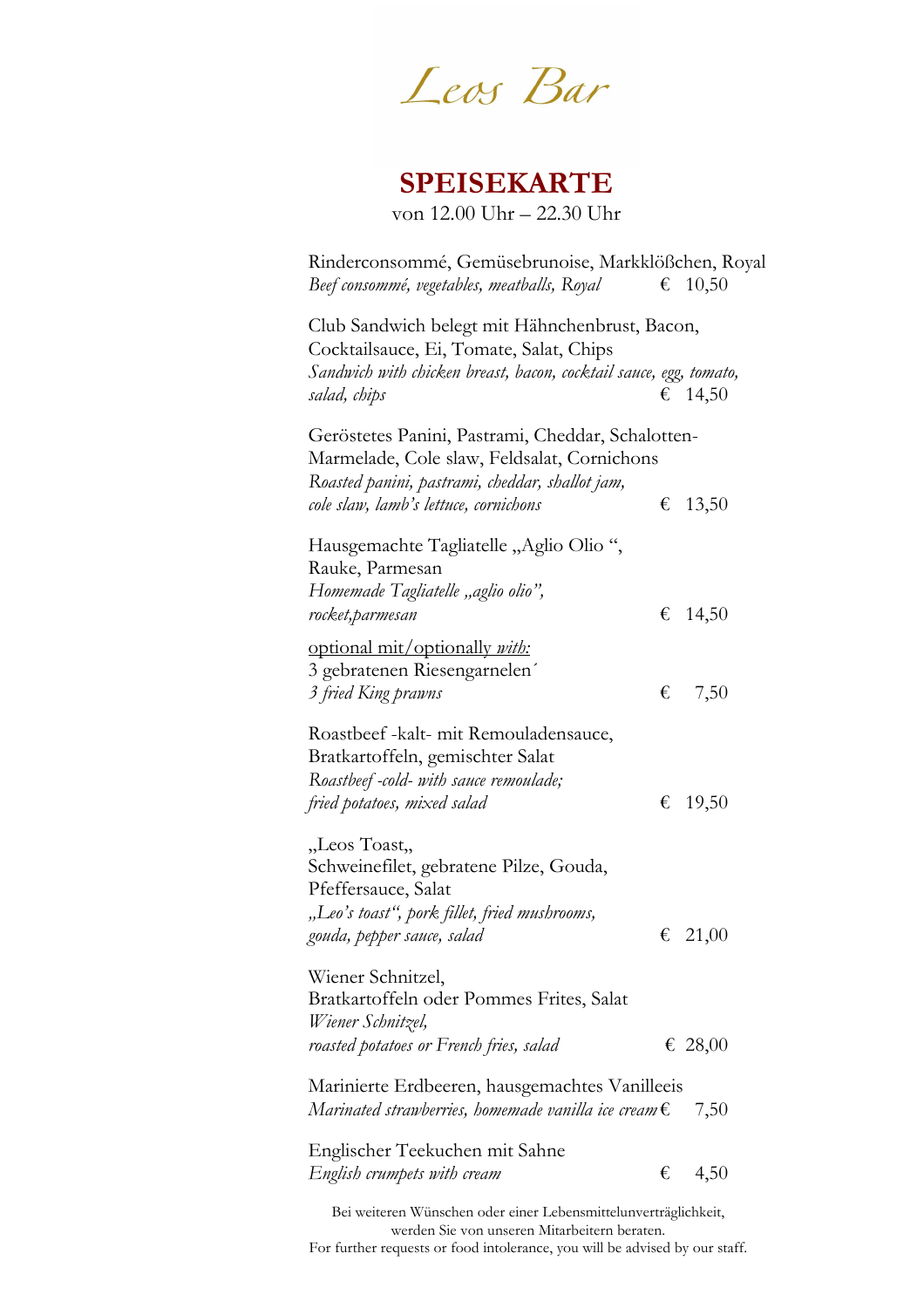# **GETRÄNKEKARTE**

## *Tgich ab 1100 Uhr*

## *WARME GETRÄNKE/Warm drinks*

| Glas Tee           | € | 2,90 |
|--------------------|---|------|
| Portion Tee        | € | 5,90 |
| Tasse Kaffee       | € | 3,40 |
| Portion Kaffee     | € | 6,20 |
| Espresso           | € | 2,90 |
| Doppelter Espresso | € | 5,70 |
| Cappuccino         | € | 3,80 |
| Latte Macchiato    | € | 4,40 |
| Milchkaffee        | € | 4,40 |
| Tasse Schokolade   | € | 5,00 |
|                    |   |      |

## *A H FREIE GETRES%ftdris*

| <b>Bad Pyrmonter Gourmet</b>         |   |      |
|--------------------------------------|---|------|
| medium/naturell $0,25$ l             | € | 3,20 |
| medium/naturell $0,75$ l             | € | 7,50 |
| Frischer Orangensaft 0,21            | € | 5,80 |
| Vaihinger Säfte 0,21                 | € | 4,20 |
| Voelkel BioZ Apfel 0,33 l            | € | 4,50 |
| Voelkel BioZ Zitrone 0,33 l          | € | 4,50 |
| Voelkel BioZ Rhabarber 0,33 l        | € | 4,50 |
| Voelkel BioZ Himbeer-Cassis 0,33 l € |   | 4,50 |
| Coca Cola, Fanta, Sprite 0,2 l***    | € | 3,40 |
| Schweppes $0,21$                     | € | 4,20 |
| (Tonic, Ginger Ale)***               |   |      |
| <b>Bad Pyrmonter Bitter Lemon</b>    | € | 4,20 |
| Bad Pyrmonter Ginger Breeze 0,25 l€  |   | 4,60 |
| Thomas Henry Tonic Water 0,2 l       | € | 4,60 |

#### *Bier/Beer*

| Herrenhäuser Premium Pilsener 0,251€ | 3,50 |
|--------------------------------------|------|
| Herrenhäuser Premium Pilsener 0,41€  | 4.90 |
| Veltins Pilsener 0,251<br>€          | 3,50 |
| Veltins Pilsener 0,41<br>€           | 4.90 |

### *FLASCHENBIERE/Bottled beer*

| Herrenhäuser alkoholfreies Pils 0,331 €     |   | 4.00 |
|---------------------------------------------|---|------|
| Herrenhäuser Helles 0,331                   | € | 4.00 |
| Weihenstephan Hefeweissbier 0,51 $\epsilon$ |   | 5,50 |
| -hell, alkoholfrei-                         |   |      |

\* Farbstoff Zuckerkulör

\*\* Konservierungsstoffe E202, E21, E466 **\*\*\* Farbstoffe E102, E122, E132,**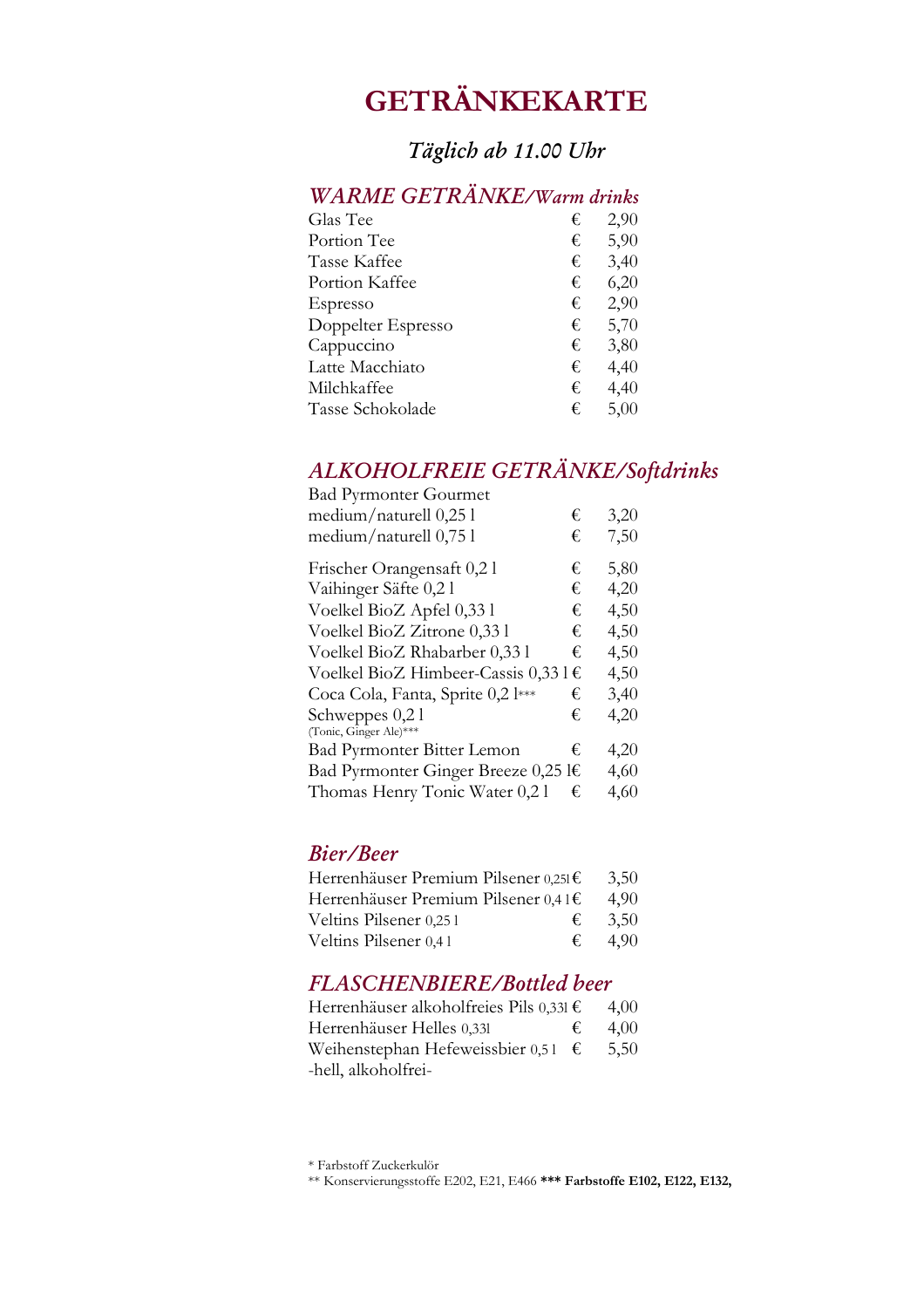### *APERITIF*

| Martini Bianco 14,4 %/         |    |       |
|--------------------------------|----|-------|
| Rosso14,4 %/Extra dry 15 %/5cl | €  | 6,00  |
| Noilly Prat 18 %/5 cl          | €  | 7,00  |
| Ricard 45%/5 cl                | €  | 7,00  |
| Cynar Soda 16,5%/5cl           | €  | 9,00  |
| Campari Soda 25%/5cl           | €  | 9,00  |
| Campari Orange 25%/5cl         | €  | 12,00 |
| Glas Prosecco 0,1 l            | €∴ | 6,50  |
| Glas St. Laurentius Champagner |    |       |
| Blanc de Blanc 0,1 l           | €  | 14.00 |
|                                |    |       |

#### **SHERRY/PORTWEIN** 5 cl

| Sandeman medium dry 15%         | €  | 6,50 |
|---------------------------------|----|------|
| Sandeman medium sweet 15%       | €∴ | 6,50 |
| Tio Pepe Fino 15%               | €  | 6,50 |
| Sandeman Tawny Port 19,5%       | €  | 6,50 |
| Taylors Tawny Port 10 years 20% | €  | 7,50 |

### *LONG DRINKS*

| Gin Tonic - The Orignial, Gordons Dry,  |   |         |
|-----------------------------------------|---|---------|
| Bombay Sapphire, Tanqueray              | € | 14,50   |
| The Duke, $Luv+Lee$ , $Luz$             | € | 15,00   |
| Monkey 47 Schwarzwald Dry               | € | 15,00   |
| Vodka Lemon                             | € | 15,00   |
| Russian Standard, Absolut, Bitter Lemon |   |         |
| Moscow Mule                             |   | € 14,50 |
| Russian Standard, Ginger Breeze         |   |         |
| London Mule                             |   | € 14,50 |
| Gin, Ginger Breeze                      |   |         |
| <b>Bloody Mary</b>                      |   | € 14,00 |

| <b>DIOOGY ITELY</b>                                |   | $\sim$ 1400 |
|----------------------------------------------------|---|-------------|
| Pimm's Nr. 1                                       |   | € 14,00     |
| Cuba Libre (Plantation, Havana, Botran) $\epsilon$ |   | 14,50       |
| <b>Screw Driver</b>                                |   | € 14,00     |
| Russian Standard, Absolut                          |   |             |
| Aperol Spritz                                      | € | 8,50        |
| Lillet Tonic, Wild Berry                           | € | 8,50        |
| Aperitivo Italiano Spritz low alcoholic €          |   | 8,50        |

*Lyre's Italiano Spritz, Prosecco* 

## $FIZZES$

| Gin Fizz, Gordons Dry, Bombay Sapphire,               |         |
|-------------------------------------------------------|---------|
| Tanqueray, The Duke, Luv+Lee, Luz,                    |         |
| Monkey 47 Schwarzwald Dry                             | € 14,50 |
| Vodka Fizz Russian Standard, Absolut $\epsilon$ 14,50 |         |
| Vodka Fizz Grey Goose                                 | € 15,00 |

## $SOLRS$

| Gin sour Gordons, Bombay, Tanqueray          |   | € 14,50 |
|----------------------------------------------|---|---------|
| The Duke, Luv+Lee, Monkey 47                 |   | € 15,00 |
| Vodka sour R <i>ussian Standard, Absolut</i> |   | € 14,50 |
| Vodka sour Grey Goose                        | € | 15,00   |
| Whisky sour Knob Creek, Eiweiß, Rauch        |   | € 14,50 |
| Continental sour                             |   |         |
| Knob Creek, Rotwein, Eiweiß, Rauch           |   | € 14,50 |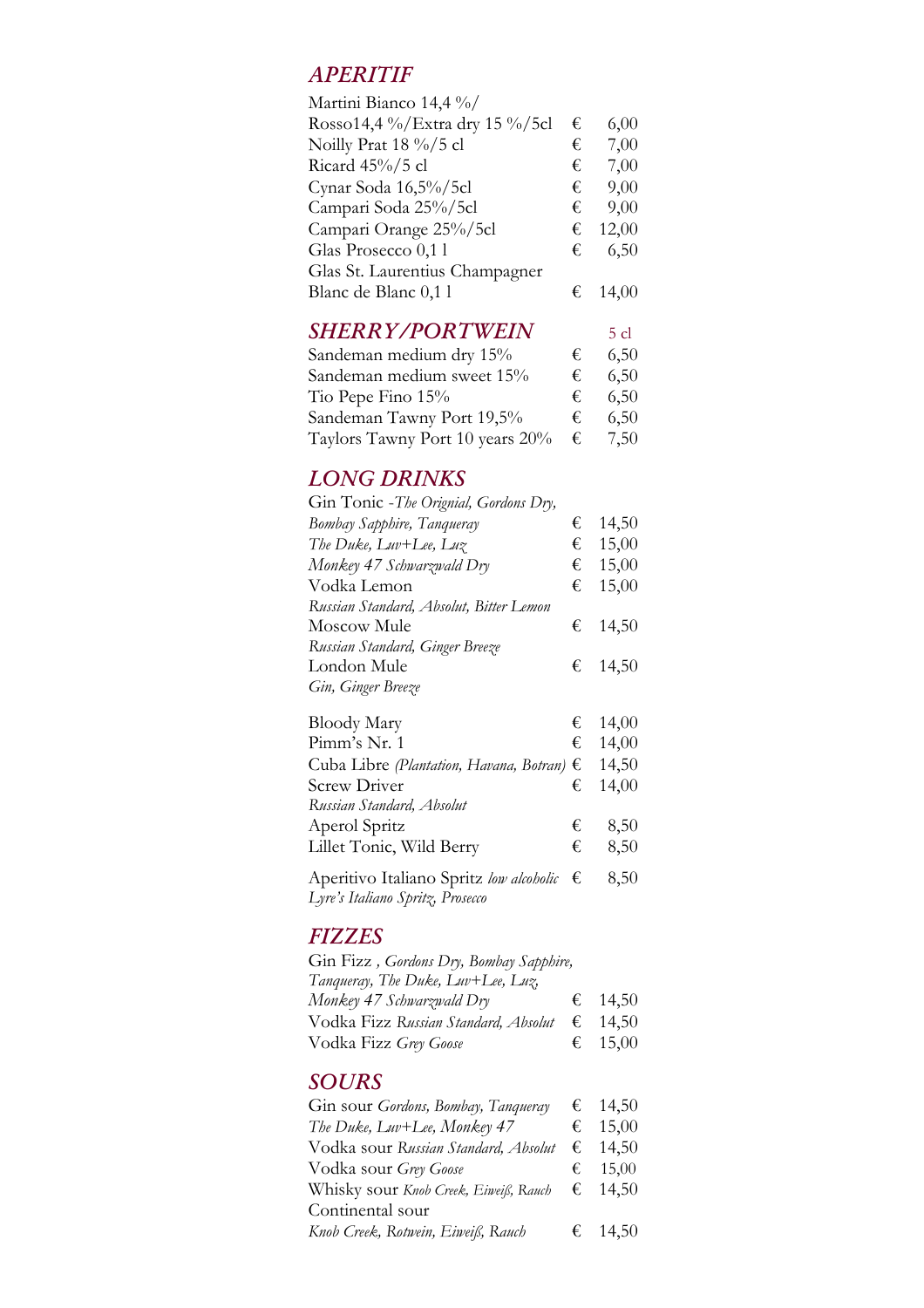## **DRINKS & COCKTAILS**

| Caipirinha                                                  | € | 11,00 |  |
|-------------------------------------------------------------|---|-------|--|
| Cachaca, Limette, Zucker                                    |   |       |  |
| Kirsch-Cachaça-Mandel                                       | € | 14,00 |  |
| Cachaca Nego Fulo, Mandelsirup, Faude Kirsch                |   |       |  |
| Enzoni                                                      | € | 12,00 |  |
| Campari, Gin, Trauben                                       |   |       |  |
| Negroni                                                     | € | 12,00 |  |
| Gin, Vermuth, campari                                       |   |       |  |
| Squatter                                                    | € | 14,00 |  |
| Rum, Campari, Grenadine, Triple Sec                         |   |       |  |
| Marguerita                                                  | € | 14,00 |  |
| Tequila, Curacao, Zitrone                                   |   |       |  |
| <b>Black Russian</b>                                        | € | 14,00 |  |
| Kalhua, Vodka                                               |   |       |  |
| Espresso Martini                                            | € | 14,00 |  |
| Kalhua, Vodka, Crème Cacao                                  |   |       |  |
| Manhattan                                                   | € | 14,00 |  |
| Canadian Club, Vermouth, Angostura                          |   |       |  |
| Beetroot Daiquiri                                           | € | 14,00 |  |
| Rum, Limette, Rote Bete-Geist                               |   |       |  |
| Ginger-Beet                                                 | € | 14,00 |  |
| Ginger sound Likor, Limette, Rote Bete-Geist                |   |       |  |
| Dark & Stormy                                               | € | 14,00 |  |
| Plantation Rum, Ginger Ale                                  |   |       |  |
| Old fashioned                                               | € | 14,50 |  |
| Botran Reserva, Knob Creek o. Remy VSOP                     |   |       |  |
| Martini Cocktail                                            | € | 14,00 |  |
| Bombay Saphire, Vermouth, Olive                             |   |       |  |
| Big Ben                                                     | € | 14,00 |  |
| Tanqueray, Orangen-, Zitronensaft, Grenadine, Ginger Breeze |   |       |  |
| Kir Royal                                                   | € | 16,50 |  |
| Crème de Cassis, Champagner                                 |   |       |  |
| Prince of Wales                                             | € | 16,50 |  |
| Grand Marnier, Maraschino, Angostura, Champagner            |   |       |  |
| Halloween **                                                | € | 16,50 |  |
| Peach Tree, Whisky, Lime, Champagner                        |   |       |  |
| French 75                                                   | € | 16,50 |  |
| Gin, Zitrone, Grenadine, Champagner                         |   |       |  |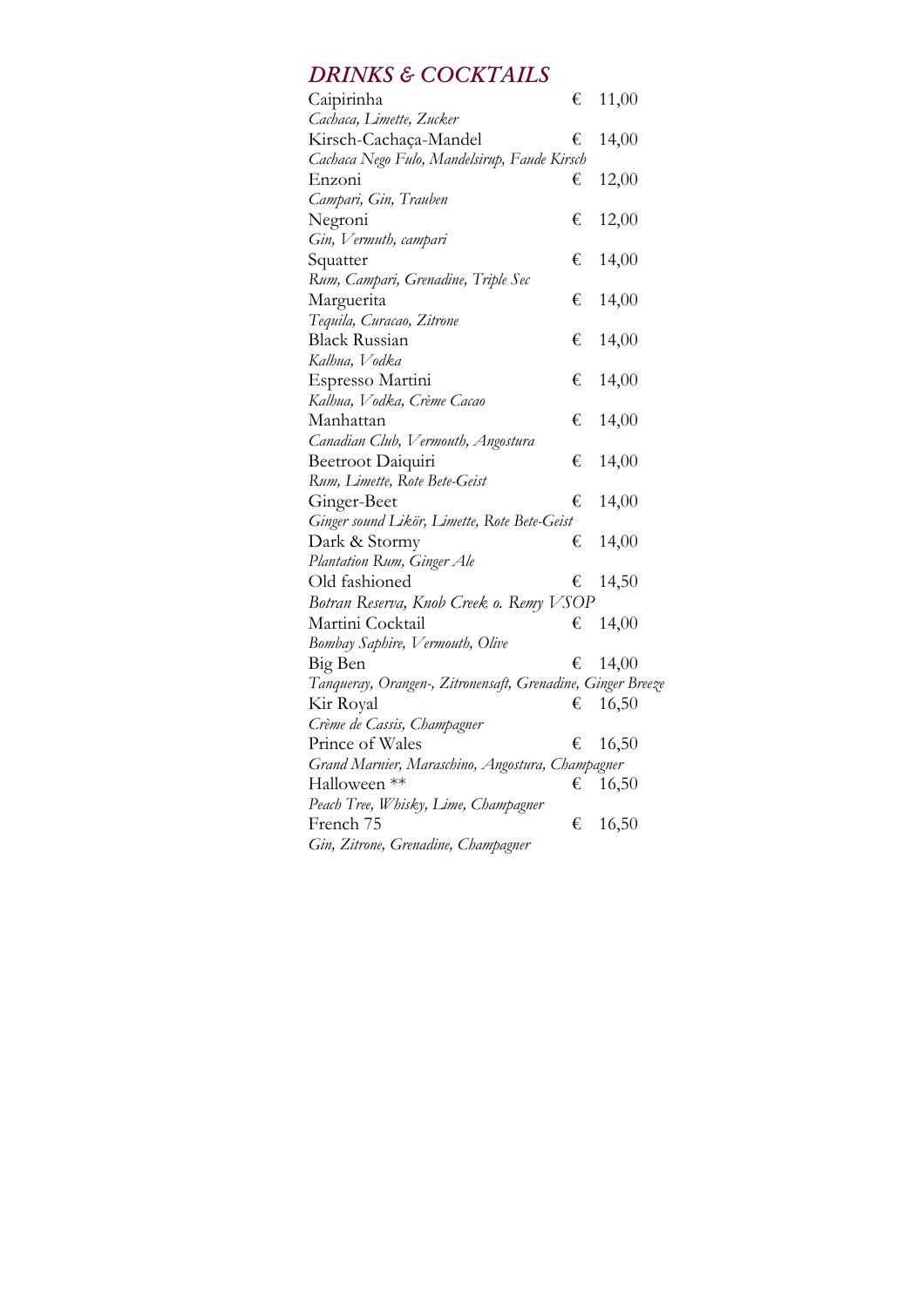### *ALKOHOLFREIE/alcoholfree MIXGETRÄNKE*

| Breeze                                      | € | 9,00  |
|---------------------------------------------|---|-------|
| San Bitter, Ginger Breeze                   |   |       |
| Ipanema                                     | € | 9,00  |
| Limette, Ginger Breeze, Rohrzucker          |   |       |
| Spitfire **                                 | € | 9,00  |
| Orangensaft, Ananassaft, Limejuice, Zitrone |   |       |
| Virgin Mojito                               | € | 9,00  |
| Limette, Minze, Soda                        |   |       |
| Enzoni free**                               | € | 9,00  |
| Martini Vibrante, Wonderleaf, Zitronensaft  |   |       |
| Martini Vibrante Tonic                      | € | 9,00  |
| Siegfried Wonderleaf sour                   | € | 9,00  |
| Wonderleaf, Zietronensaft                   |   |       |
| Siegfried Wonderleaf fizz                   | € | 9,00  |
| Wonderleaf, Zitronensaft, Soda              |   |       |
| Siegfried Wonderleaf Tonic                  | € | 9,00  |
| Wonderleaf, Tonic                           |   |       |
| American Malt sour                          | € | 12,00 |
| Lyre's American Malt, Zitronensaft          |   |       |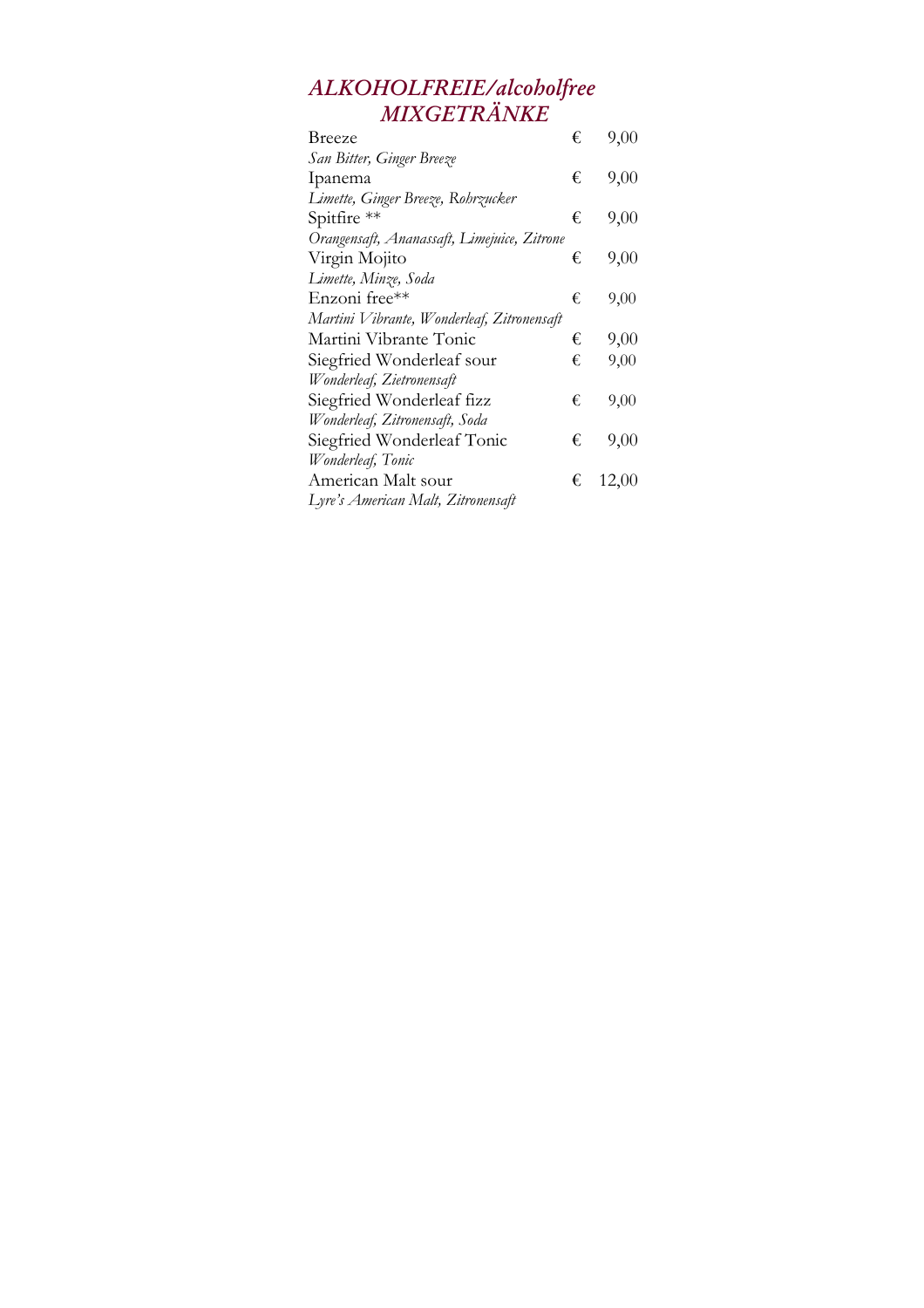#### **SCOTCH WHISKY** 4 cl

| $\&B_{40\%}$                   | $\epsilon$ 10.00 |
|--------------------------------|------------------|
| Johnnie Walker Red Label 40%   | $\epsilon$ 10,00 |
| Johnnie Walker Black Label 40% | € 11,00          |
| Dimple $40\%$                  | € 11,00          |
| Chivas Regal $40\%$ *          | € 12,00          |

#### *IRISH WHISKEY* 4 cl

| Tullamore Dew 40% | € 10,00 |
|-------------------|---------|
| Jameson 40%       | € 10,00 |

#### *MALT WHISKY* 4 cl

| Glenfiddich 12 years $40\%$ *                  | € | 12,00 |
|------------------------------------------------|---|-------|
| Glenmorangie 10 years 40%                      | € | 12,00 |
| Ardbeg 10 years 46%                            | € | 12,00 |
| Laphroaig 10 years $40\%*$                     | € | 12,00 |
| Talisker 10 years 45,8%                        | € | 12,00 |
| Oban 43% *                                     | € | 15,00 |
| The Maccallan fine oak12 years $40\% \text{E}$ |   | 17,00 |
| The Balvenie 12 years 40%                      | € | 13,00 |
| Glenlivet 15 years $40\%$ *                    | € | 13,00 |
| Lagavulin 16 years 43%                         | € | 17,00 |
| SLYRS Whisky Pedro Ximénez                     |   |       |

## Bavarian Malt  $46\%$   $\qquad \qquad \text{\textsterling} 13,00$

#### *AMERICAN WHISKEY* 4 cl

| Jim Beam 40%                                             | € $10,00$ |
|----------------------------------------------------------|-----------|
| Jack Daniels 43%                                         | € 12,00   |
| Knob Creek 9 years 50%                                   | € 12,00   |
| Booker's 7 years,2 month,14 days 63,85% $\epsilon$ 12,00 |           |
| Canadian Club Whisky 40%                                 | € $10,00$ |

### $RUM$  4 cl

| Myers's Rum 40%                                       | € | 7,50    |
|-------------------------------------------------------|---|---------|
| Havana Club 7 Anos 40%                                | € | 8,50    |
| Plantation 5 anos 40%                                 | € | 8,50    |
| Botran Reserva Blanca 40%                             | € | 8,50    |
| Botran Solera 40%                                     |   | € 14,50 |
| Zacapa Ron 23 Anos 40%                                |   | € 14,50 |
| Zafra Ron 21 Anos 40% Master Reserve $\epsilon$ 14,50 |   |         |
| Botucal Ron 40%                                       | € | 14,50   |

# $COGNAC$ ,

## $BRANDY \& CO.$  2 cl

| Remy Martin VSOP 40%       |   | $\epsilon$ 8,00 |
|----------------------------|---|-----------------|
| Remy Martin XO 40%         |   | € 12,00         |
| Carlos I Grand Reserva 40% | € | 7.00            |
| Gran Duque d'Alba 40%      | € | 7.00            |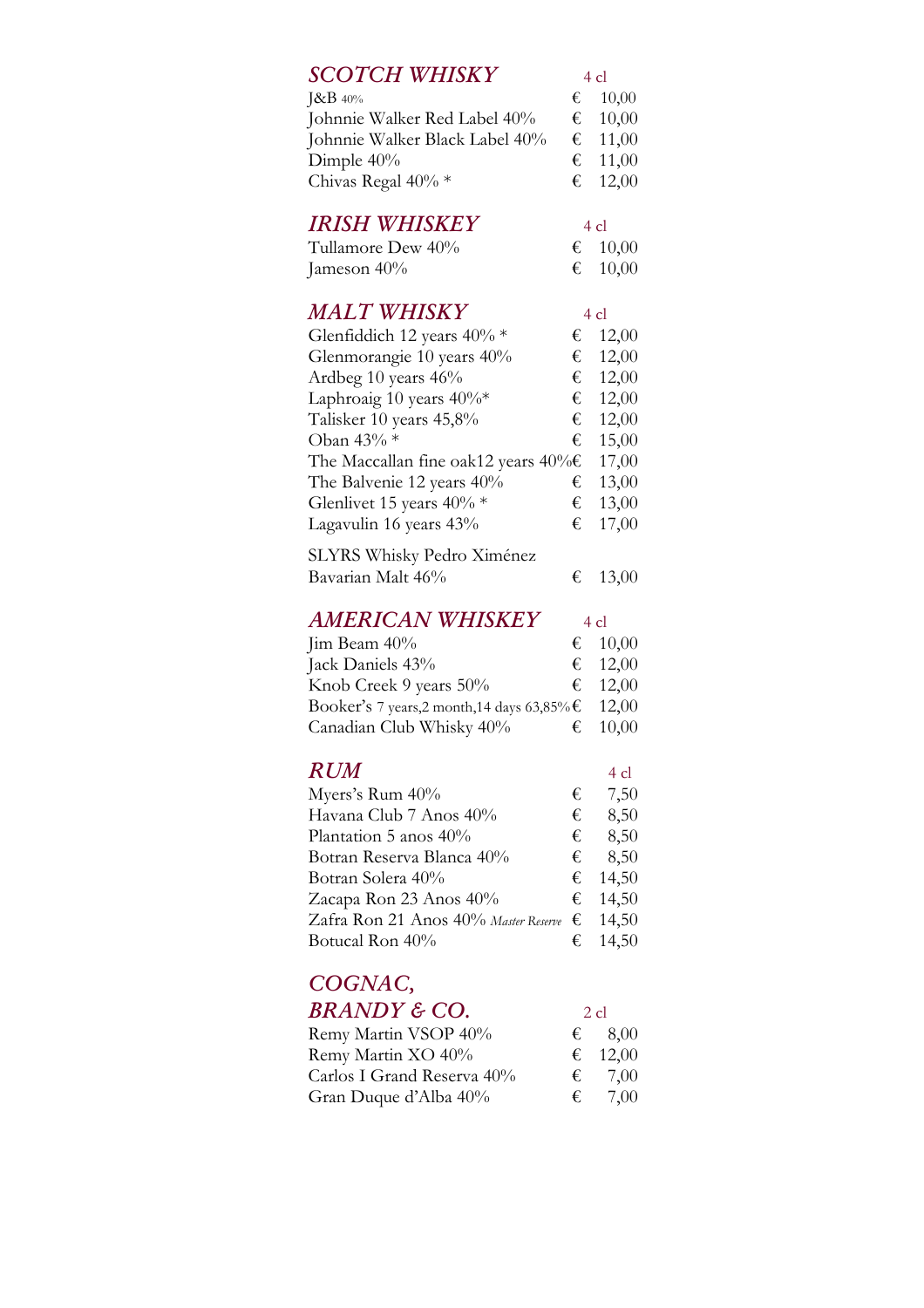## *IIVÖDE*

| LIAUKE                   | 4 cl |      |
|--------------------------|------|------|
| Amaretto 28%             | €    | 5,50 |
| Bailey's Irish Cream 17% | €    | 5,50 |
| Kahlúa 20%               | €    | 5,50 |
| Ginger sound Likör 15%   | €    | 6,00 |
| Cointreau 40%            | €    | 7,40 |
| D.O.M. Bénédictine 40%   | €    | 7,40 |
| Grand Marnier 40%        | €    | 7,40 |
| Tia Maria 26,5%          | €    | 7,40 |
|                          |      |      |

# GRAPPA,

## TRESTER & MARC 2 cl

| Grappa Moscato           |    |                |
|--------------------------|----|----------------|
| Reserva Bocchino 42%     | €  | 6,00           |
| Grappa Marzadro:         |    |                |
| Giare Amarone 41%        | €  | 6,00           |
| Giare Gewürztraminer 41% | €  | 6,00           |
| Marzadro Prosecco 42%    | €∴ | $6.00^{\circ}$ |

## *OBSTBRÄNDE* 2 cl

| Vallendar Williams Christ 40%            | € | 7,00  |
|------------------------------------------|---|-------|
| Vallendar Haselnussgeist 40%             | € | 7,00  |
| Ziegler Alte Zwetschge 43%               | € | 8,00  |
| Ziegler Alter Apfel 43%                  | € | 7,00  |
| Rochelt Mirabelle 50%                    | € | 14,00 |
| Rochelt Marille 50%                      | € | 14,00 |
| Rochelt Quitte 50%                       | € | 14,00 |
| Rochelt Kriecherl 50%                    | € | 14,00 |
| Lantenhammer Himbeer 42%                 | € | 7,00  |
| Lantenhammer William 42%                 | € | 7,00  |
| Lantenhammer Wildkirsche 42%             | € | 12,00 |
| Faude –Rote Bete 40%                     | € | 6,00  |
| Faude - Gurkengeist 42%                  | € | 6,00  |
| Calvados Château de Breuil Reserve 42% € |   | 8,00  |

## *BITTERS* 4 cl

| Ratzeputz 58%                | €∴ | 7,50 |
|------------------------------|----|------|
| Underberg 44%                | €  | 4,00 |
| Jägermeister 35%             | €  | 6,50 |
| Fernet Branca 40%/Mentha 37% | €  | 6.50 |
| Ramazzotti 30%               | €  | 6,50 |
| Averna 33%                   | €  | 6,50 |

### **SPIRITUOSEN** 4 cl

| Hardenberg Doppelkorn 38%                             | € | 5,50            |
|-------------------------------------------------------|---|-----------------|
| Malteser Kreuz Aquavit 40%                            | € | 6,50            |
| Wodka 40%                                             | € | 7,50            |
| Russian Standard/Absolut                              |   |                 |
| Wodka 40%                                             |   | € $10,00$       |
| Grey Goose                                            |   |                 |
| $G$ in                                                |   | $\epsilon$ 9.50 |
| Gordons Dry 38% / Bombay Saphire 40% / Tanqueray 47,3 |   |                 |
| Gin                                                   | € | 11,50           |
| The Duke 45%/Monkey 47 47%, Luz 45%                   |   |                 |
| Tequila 38%                                           | € |                 |